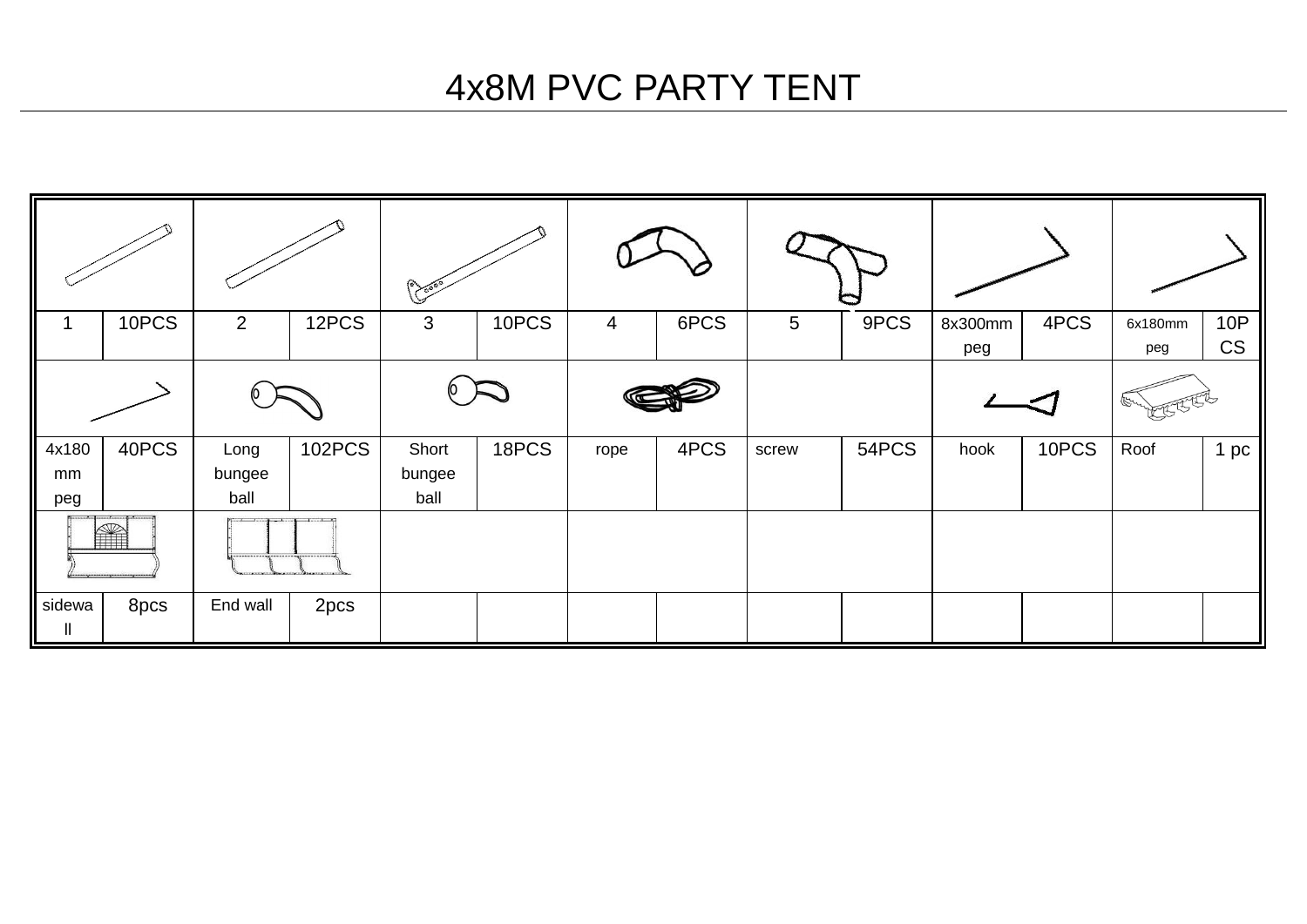## 4x8M PVC PARTY TENT

**II** 

Select a flat ground for the tent, unpack the carton and check all the parts including tubes, tent and accessories… etc. are present as same as list.

Assemble the framework of rooftop by joining the portion (4. 5) together with poles (1.2). To ensure the screw fixed to every pole tightly .



Attach one end of supported pole (3) to the joints (4, 5)



#### III

**I** 

Cover the roof on the frame ,and attach it by the bungee balls properly ,take care of the tension of the bungee balls ,for if you use too many on one side of tent ,it may too tight to tie the other side of it .

### **IV**

Attach another 5 supported poles (3) to the joints (4, 5), built-up the framework, use the 6x180mm peg to fix each pole into the ground and use the hook to fix the leg cover to the